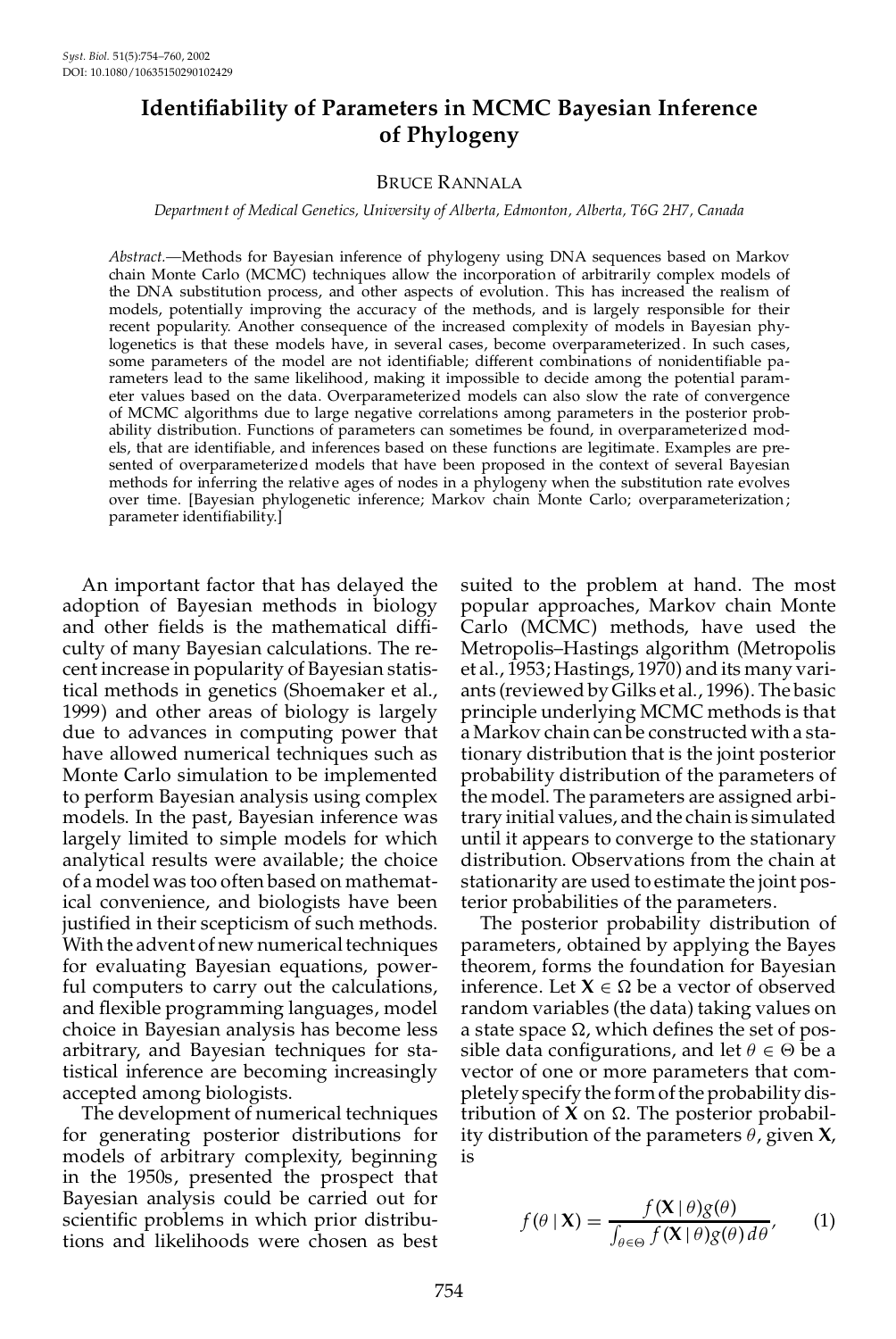where  $g(\theta)$  is the prior probability distribution of  $\theta$  (i.e., the probability distribution before examination of the data) and  $f(X|\theta)$  is the probability of the data given the parameters (the likelihood). Point estimates and con fidence intervals for  $\theta$  can be obtained from the posterior distribution in various ways. The mode, or mean, of the posterior distri bution is often used as a point estimate of  $\theta$ , and the  $\alpha$  percent credible set is used as a confidence interval, containing the "true" parameter value with probability  $\alpha$ .

An attractive feature of MCMC methods is that each iteration of the Markov chain re quires only that ratios of the likelihood function (and possibly the priors) be calculated, eliminating the need to evaluate the denominator of Equation 1, which is often a higher dimensional integral, or sum, for complex models. Moreover, marginal distributions of parameters are easily obtained by monitoring the values of particular parameters in the chain at stationarity, again avoiding the need to evaluate integrals or sums. The ease with which the number of parameters may be expanded in a Bayesian model (with no ap parent cost) carries some risk. It is possible to overparameterize a model such that it is not identiable, meaning that the model leads to sample configuration probabilities identical to those of a simpler model with fewer parameters. Overparameterization will in crease the importance of the prior; even with an infinite amount of data, the prior will continue to influence the posterior distribution. Overparameterization may also lead to im proper posterior distributions (i.e., the poste rior distribution does not satisfy the laws of probability) in cases where an improper prior is used and possibly to poor convergence of the MCMC algorithm (see Carlin and Louis, 1996).

Several authors have recently proposed MCMC methods for Bayesian phylogenetic inference (Yang and Rannala, 1997; Mau et al., 1999). Problems of identiability and overparameterization can arise in the context of MCMC Bayesian phylogenetic analy sis and are the focus here. To set the context, I provide a brief overview of standard the ory relating to identiability of parameters. A more extensive discussion of these con cepts was presented by Casella and Berger (1990). I then present a simple model that is not identifiable to study the effect of nonidentiability on the posterior density of parameters and the rate of convergence of a MCMC algorithm in this case. To illustrate the potential for identifiability problems in Bayesian MCMC phylogenetic inference, I discuss recent approaches that are aimed at modeling molecular evolution when the rate of nucleotide substitution varies over time (Thorne et al., 1998; Huelsenbeck et al., 2000; Kishino et al., 2001).

The examples presented, i.e., the vari able clock models of Thorne et al. (1998), Huelsenbeck et al. (2000), and Kishino et al. (2001), were chosen merely to illustrate how the complex models used in Bayesian phylogenetic inference can become over parameterized. There is no indication that overparameterization causes any problems for phylogenetic inference in the cases pre sented, and my observation that the mod els are overparameterized should not be per ceived as a criticism. Overparameterization is a property of the likelihood, and so similar problems may arise in maximum likelihood analysis. Nonidentifiable parameters are more likely to be recognized in a likelihood analysis, however, because they will result in multiple maxima for the likelihood of the nonidentiable parameters and will therefore present problems for maximization algorithms. One solution for an over parameterized model (under either a likelihood or a Bayesian approach) is to find a function of the parameters that is identifiable and to estimate the value of this function instead. A potential advantage of Bayesian analysis over likelihood is that if an informative prior is available proper inferences can be obtained despite the fact that a model is overparameterized.

## IDENTIFIABILITY OF PARAMETERS

Here, I define the concept of identifiability and give an example of a model with pa rameters that are not identifiable. Following earlier notation, let **X** be a vector of observed random variables, where  $X \in \Omega$ . Define f to be a probability distribution function for a model completely specified by parameters  $\theta$ . If there exists some  $\theta_1 \neq \theta_2$  satisfying

$$
f(\mathbf{X} \mid \theta_1) = f(\mathbf{X} \mid \theta_2),
$$

for all  $X \in \Omega$ , then the parameters of the model are not identifiable, i.e., all possible sets of observations have identical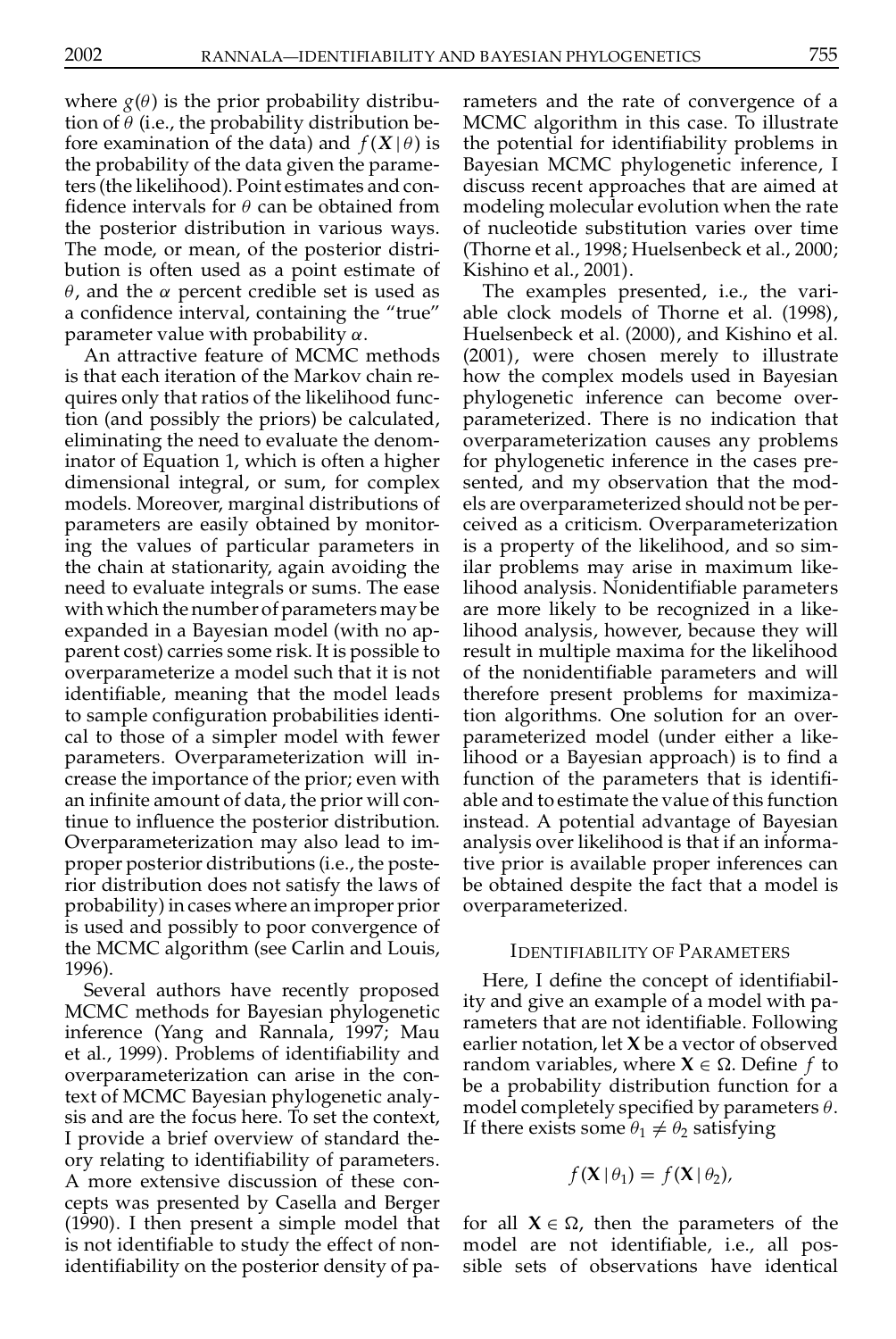probabilities for two different sets of param eters. Identiability is a problem of model specification rather than one of inference, but inference problems can arise because of misspecified models. From a Bayesian perspective, nonidentiability of parameters may also be manifest as a strong correlation among parameters in the posterior density, despite the fact that the parameters are inde pendent under the prior density.

If an informative prior is used for one or more of the nonidentifiable parameters, legitimate Bayesian inference may still be possible. For example, if  $\theta_1 = {\alpha_1^{(1)}, \alpha_1^{(2)}}$  and possible: 1 of example,  $\pi \nu_1 = (\alpha_1 \nu_2)$ <br>  $\theta_2 = {\alpha_2^{(1)} , \alpha_2^{(2)} \over (1^2 + \alpha_2^{(2)})}$  and the likelihood is  $\hat{\theta}_2 = {\alpha_2^{(1)}, \alpha_2^{(2)}}$  and the likelihood is a function of  $\alpha^{(1)} + \alpha^{(2)}$  only, then the  $\alpha$  parameters are not separately identifiable. However, if the prior for  $\alpha^{(2)}$  specifies that  $\alpha^{(2)} = x$ with probability 1, then  $\theta_1 = \theta_2$  if and only if  $\alpha_1^{(1)} = \alpha_2^{(1)}$ , and the model becomes identifi- $2^{\binom{1}{2}}$ , and the model becomes identifiable. If an informative prior is available, then  $\dots + \lambda_k$ , of k i.i.d. exponential random vari-Bayesian inference is possible, even in cases where the model is not identifiable (from the perspective of the likelihood).

### NONIDENTIFIABILITY: A SIMPLE EXAMPLE

In the following example, there are two simple models, one that is overparameterized and another that is not. The intention is to illustrate the concept of nonidentifiability in a simple yet concrete example and to study the effect on the posterior density of the parameters and the convergence of an MCMC algorithm. Let  $X = \{X_i\}$ , where the *X<sup>j</sup>* are independent identically distributed (i.i.d.) random variables, each exponentially distributed with parameter  $\lambda$ . To simplify notation:

$$
\Delta = \sum_{j=1}^n X_j.
$$

The probability density of the data given  $\lambda$ (the likelihood of  $\lambda$ ) is

$$
f_1(\mathbf{X} \mid \lambda) = \lambda^n e^{-\lambda \Delta}.
$$

In model 1, let the prior density of the param eter  $\lambda$  be a gamma density with parameters  $k$  and  $\beta$ :

$$
g_1(\lambda \mid \beta, k) = \frac{\beta^k \lambda^{k-1} e^{-\lambda \beta}}{\Gamma(k)}.
$$

The marginal probability of the data is

$$
f_1(\mathbf{X} \mid \beta, k) = \int_0^\infty \frac{\beta^k \lambda^{n+k-1}}{\Gamma(k)} e^{-\lambda(\Delta + \beta)} d\lambda
$$
  
= 
$$
\frac{\Gamma(n+k)\beta^k}{\Gamma(k)(\Delta + \beta)^{n+k}},
$$

and the posterior density of  $\lambda$  given **X** is

$$
f_1(\lambda \mid \mathbf{X}, \beta, k) = \frac{(\Delta + \beta)^{n-k} \lambda^{n+k-1} e^{-\lambda(\Delta + \beta)}}{\Gamma(n+k)},
$$

which is a gamma density with parameters  $n + k$  and  $\Delta + \beta$ .

In model 2, the prior density of the rate parameter for the *n* exponential random variables is determined by a sum,  $\Lambda = \lambda_1 + \lambda_2 +$ ables with parameter  $\beta$ . The  $k-1$  additional parameters in this model are not identifiable because an uncountably infinite number of combinations of  $\lambda_1, \lambda_2, \ldots, \lambda_k$  will result in the same value of  $\Lambda$  and thus the same probability density of the data (likelihood). The probability of the data **X**, given  $\Lambda$ , is

$$
f_2(\mathbf{X} \mid \Lambda) = \Lambda^n e^{-\Lambda \Delta},
$$

and the prior probability of  $\lambda_i$  is

$$
g_2(\lambda_i \mid \beta) = \beta e^{-\beta \lambda_i}.
$$

The marginal probability of the data is

$$
f_2(\mathbf{X} | \beta, k)
$$
  
=  $\int_0^\infty \cdots \int_0^\infty \left(\sum_{i=1}^k \lambda_i\right)^n \beta^k$   
 $\times \exp\left[-\sum_{i=1}^k \lambda_i (\Delta + \beta)\right] d\lambda_1 \cdots d\lambda_k$   
=  $\frac{\Gamma(n+k)\beta^k}{\Gamma(k)(\Delta + \beta)^{n+k'}}$ 

which is identical to the marginal probability of the data under model 1. The sum of *k* i.i.d. exponential random variables with parameter  $\beta$  is distributed as a gamma  $(k, \beta)$  density, and this is the prior chosen for model 1. The joint posterior density of the parameters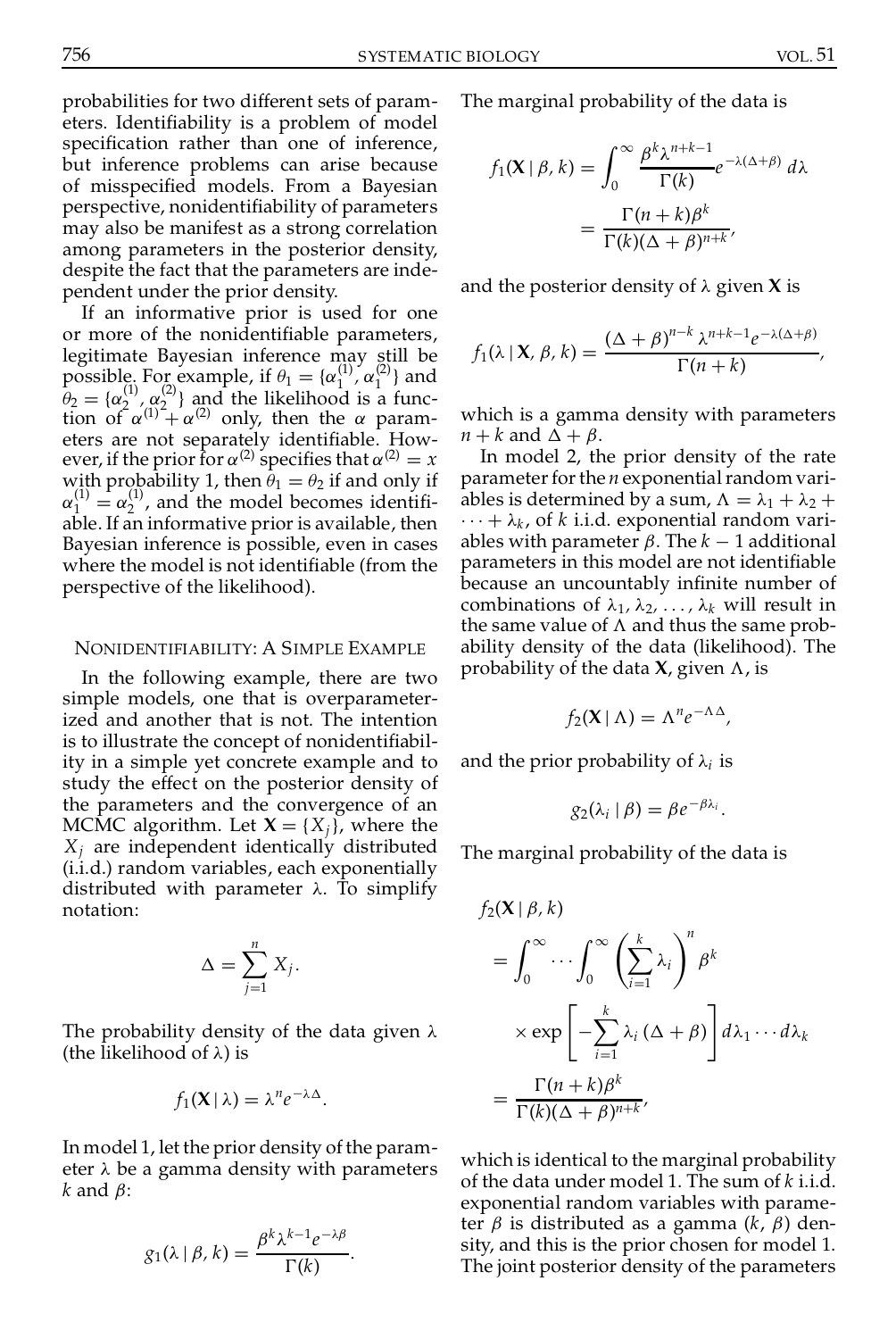under model 2 is

$$
f_2(\lambda_1, \lambda_2, \dots, \lambda_k | \mathbf{X}, \beta, k)
$$
  
= 
$$
\frac{\Gamma(k)}{\Gamma(n+k)} \Lambda^n (\Delta + \beta)^{n+k} e^{-\Lambda(\Delta + \beta)}.
$$

The two models can be used to study the effect of overparameterization on the poste rior probability density of  $\Lambda$  and the rate of convergence of MCMC. Model 2 has  $k-1$ additional parameters by comparison with model 1, and only the sum of the parameters is identifiable. The effect of arbitrary degrees of overparameterization can be studied for model 2 by simply modifying *k*.

In the simple case that there is one ad ditional parameter under the second model  $(k = 2)$ , the expected correlation,  $\rho_{12}$ , of the parameters  $\lambda_1$  and  $\lambda_2$  in the posterior density is

$$
\rho_{12}=-\frac{n}{n+6}.
$$

The parameters are negatively correlated in the posterior density, and this correlation increases with increasing sample size, ulti mately tending to  $-1$ . This result is intuitive because with few observations there is little information available about the param eters; the prior, which models  $\lambda_1$  and  $\lambda_2$  as i.i.d., then dominates. With increased data, the likelihood dominates and the nonidenti fiability is manifest as a strong negative correlation between the variables. For complex models, it may be impossible to recognize overparameterized models a priori by analytical analysis. An alternative approach to detect overparameterization might be to em pirically estimate the correlation among pa rameters by jointly sampling parameter val ues from the chain in an MCMC analysis and calculating a correlation coefficent based on these samples. Although a very high degree of correlation among parameters in the posterior density (especially when they are in dependent under the prior) may provide a useful indicator of overparameterization, a low degree of correlation will be less infor mative because it could also occur simply because of uninformative data and conse quentially a dominance of the posterior by the prior. Often, parameters are correlated in the posterior distribution, although still identiable, and this criterion should be used only as a rough guide for detecting potential cases of overparameterization and will be most useful when very large sample sizes are available.

# OVERPARAMETERIZATION AND MCMC **CONVERGENCE**

Overparameterization may retard conver gence in MCMC because of the resulting strong negative correlations among param eters in the posterior probability density. The effect of overparameterization on the rate of convergence of MCMC can be studied using the two models developed above. For model 1, the log-likelihood to be evaluated in the MCMC algorithm is

$$
\log L_1(\lambda) = n \log(\lambda) - \lambda \Delta.
$$

For model 2, the log-likelihood to be evalu ated in the MCMC algorithm is

$$
\log L_2(\Lambda) = n \log(\Lambda) - \Lambda \Delta.
$$

At each iteration of the chain, new values are proposed for either  $\lambda$  (model 1) or successively  $\lambda_1, \lambda_2, \ldots, \lambda_k$  (model 2). For both models, potential parameter values are pro posed by adding a uniform random variable,  $\delta$ , chosen on an appropriate interval  $(-D, D)$ , to the current value of the parameter (reflecting negative parameter values back onto the positive axis). Under model 1, a proposed change will then be  $\lambda' = \lambda + \delta$ , and under model 2 (at step *i*) a proposed change will be  $\lambda'_i = \lambda_i + \delta$ . But the proposed change under model 2 is equivalent to  $\Lambda' = \lambda_1 + \cdots + \lambda_i + \lambda_k$  $\delta + \cdots + \lambda_k = \Lambda + \delta$ . Ignoring the fact that the proposed values may need to be reflected back more often under model 2, the two MCMC algorithms are essentially identical regardless of the number of additional pa rameters in model 2, and the rate of conver gence is not affected by overparameterization in this example (MCMC programs were also written to generate the posterior density under the two models, and no difference in the rate of convergence was observed).

### MODELS OF A VARIABLE MOLECULAR **CLOCK**

Parametric maximum likelihood and Bayesian methods of phylogenetic inference typically model the process of DNA substitution as a continuous-time Markov process.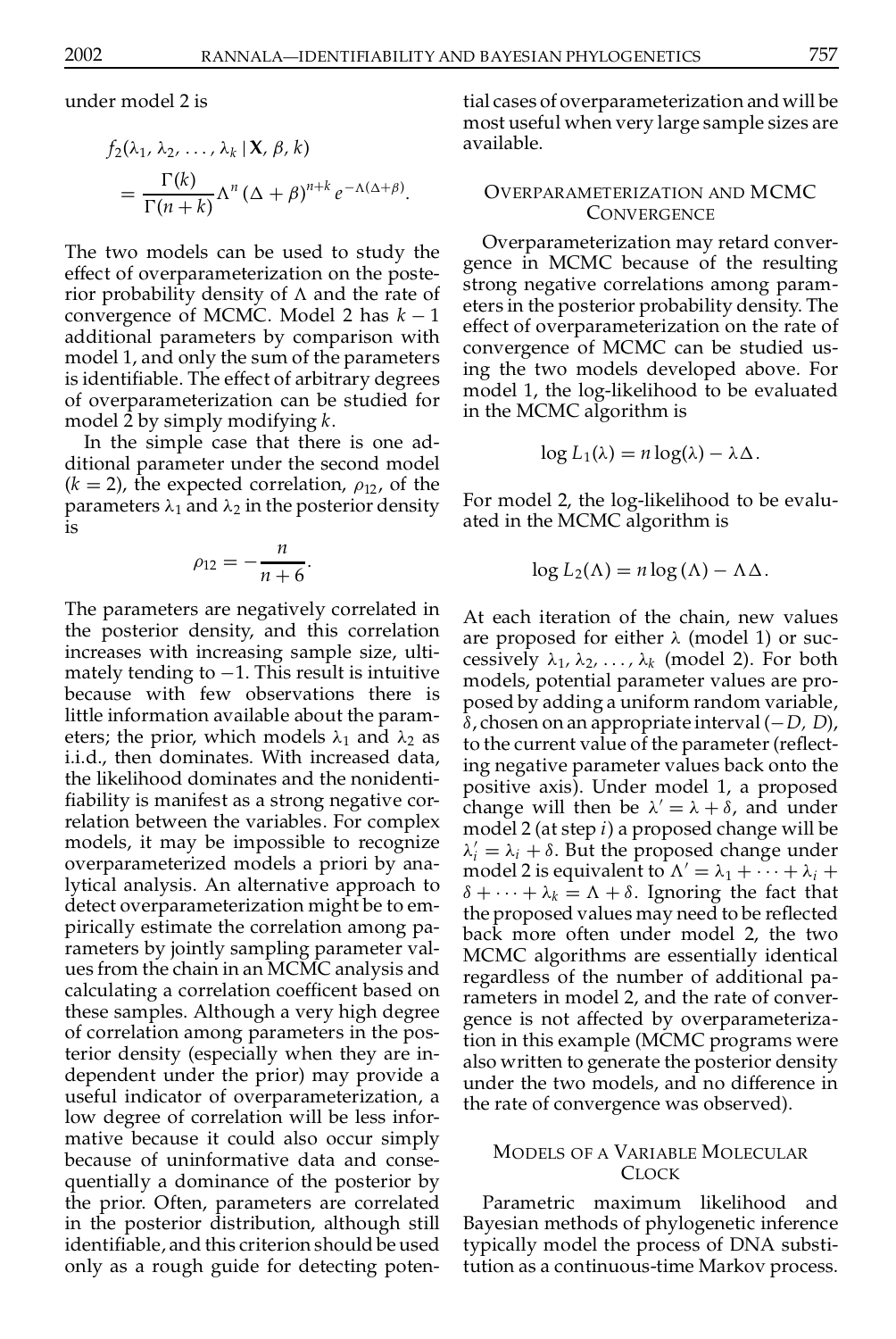758 SYSTEMATIC BIOLOGY VOL. 51

If the rate of substitution is a constant,  $\mu$ , substitutions occur at the *m*th nucleotide site in the lineage separating descendent species *i* from its ancestor, according to a homogeneous Poisson process. If v*<sup>i</sup>* is the time separating the ancestral and de scendent species, the expected number of substitutions is  $\mu v_i$ . Gillespie (1984) and others have considered a process in which the rate of DNA substitution may change over time. Define the rate of substitution in lineage *i* at time *t* to be  $\mu_i(t)$ . Substitutions now occur according to a nonhomogenous Poisson process, and the expected number of substitutions is

$$
\int_0^{v_i} \mu_i(t) dt.
$$
 (2)

In both the constant and variable rate sub stitution models, the total number of sub stitutions at a site in a descendent will follow a Poisson distribution. The parameter of the probability distribution is either  $\mu v_i$  (constant rate model) or the result obtained by evaluating the integral in Equation 2.

The form of the distribution of substitutions is Poisson under either a constant or variable substitution model, and the models can therefore not be distinguished because one can always choose a constant rate model (with rate  $\mu_0$ ) that will give an identical probability distribution to the vari able rate model if  $\mu_0$  is chosen to satisfy Equation 2.Among-lineage and among-site rate variation can be identified. Amonglineage rate variation would be implied by the observation that  $\mu_i v_i \neq \mu_j v_j$  when  $v_i =$  $v_i$ , suggesting that  $\mu_i \neq \mu_j$  (define  $\mu_i$  as the rate of substitution in the *i*th lineage, etc). This is the basis for a test of the molecular clock. Among-site rate variation would be implied by the observation  $\mu_{il}v_i \neq \mu_{im}v_i$ , where  $\mu_{il}$  is the rate of substitution at site *l* in lineage *i*, etc.

Several authors have recently proposed methods for carrying out phylogenetic inference that allow the rate of substitution to evolve over time (Sanderson, 1997; Thorne et al., 1998; Huelsenbeck et al., 2000; Kishino et al., 2001). In these models, the rate of evolution of the substitution rate determines the amount of information available for infer ring the ages of nodes in the tree. With a rapidly evolving substitution rate, little information is preserved about node ages, and

there are few constraints among branches in terms of their average substitution rates. If rates evolve very slowly the constraints of rates among branches are closer to those as sumed under a strict molecular clock. These methods are very appealing because they can allow information to be extracted about node ages even though rates are not perfectly constant. Here, two Bayesian meth ods are studied that have recently been pro posed (Huelsenbeck et al., 2000; Kishino et al., 2001) for inferring the relative ages of nodes in the presence of an evolving substitution rate. These methods, which both use MCMC methods to estimate node ages, pro vide instructive examples of overparameterized models.

The only parameters that are identifiable in evolving rate models are the average rates of substitution on branches. An evolving rate of substitution potentially generates a greater correlation between the mean substitution rates on branches that are closer to one an other on a phylogeny. Kishino et al. (2001) considered a very simple model in which the average substitution rate on a branch is the average of the rates at the ancestral and de scendent nodes. The logarithm of the substitution rate of a descendent node is normally distributed with a mean chosen such that the expectation of the substitution rate in the de scendent is equal to the rate of its ancestor (i.e., the process of rate evolution is unbi ased). The variance of the (normal) distribution of the substitution rate in descendents determines the rate of evolution of the substitution rate; greater variance results in greater changes in rates across the phylogeny and less correlation in substitution rates among branches. Because there are  $2s - 1$  ancestral nodes that are assigned rates in this model but only  $2s - 2$  identifiable substitution rate parameters (e.g., the mean substitution rate for each of the  $2s - 2$  branches), the model is overparameterized. This problem was rec ognized by Kishino et al. and was dealt with by constraining one branch to have a descen dent rate equal to the ancestral rate, reducing the number of rates at nodes to  $2s - 2$ .

A more complex model of rate variation was used by Huelsenbeck et al. (2000), who considered a model in which substitution rates change at discrete times over a phylogeny. For a given tree, they defined  $\xi$ as the number of rate change events,  $z =$  $\{z_1, z_2, \ldots, z_{\xi}\}\$ as the positions of rate change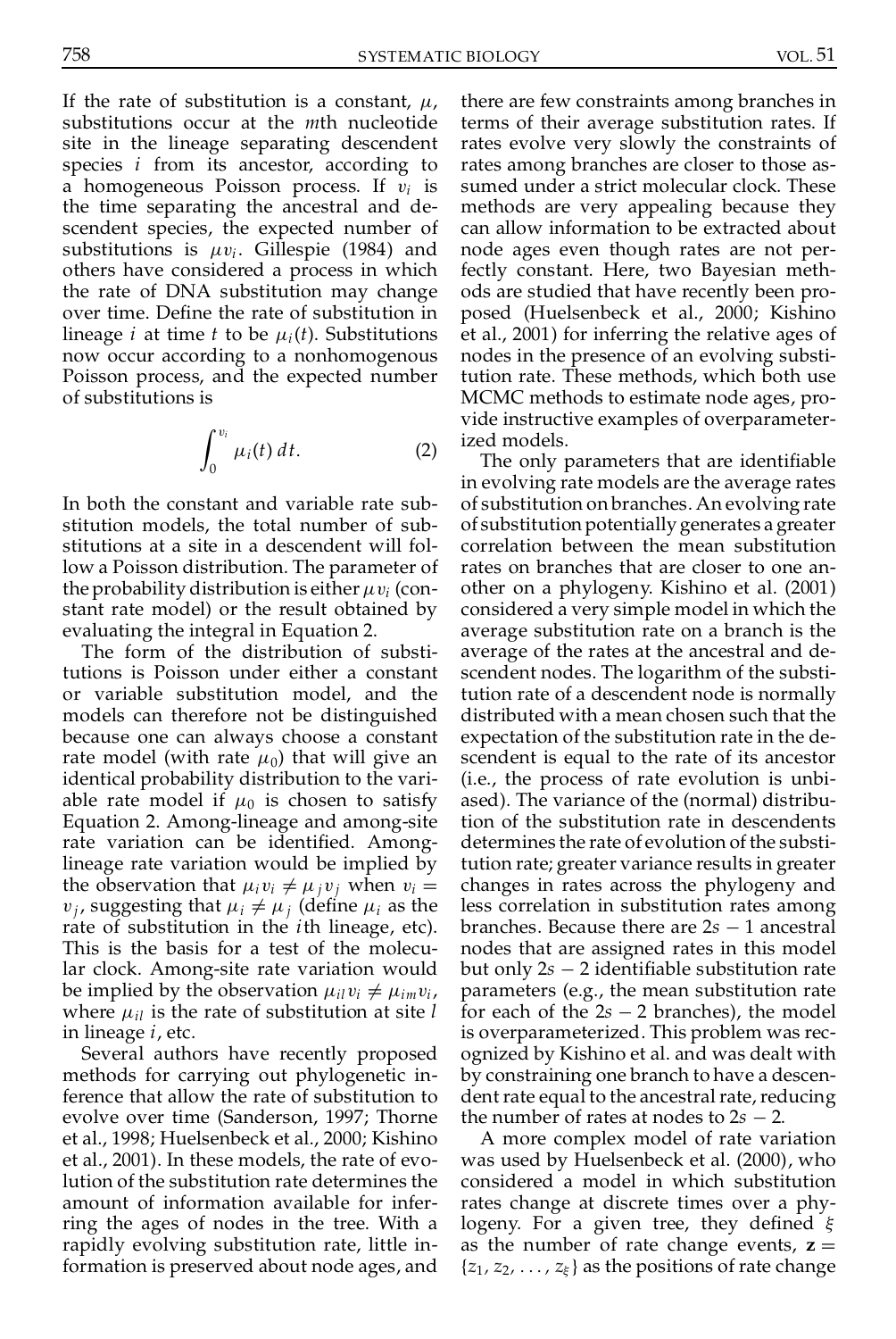events on the tree, and  $\mathbf{r} = \{r_1, r_2, \ldots, r_{\xi}\}\$ as a set of rate multipliers. At the *i*th rate change event, the current rate is multiplied by *r<sup>i</sup>* to obtain a new rate. Various priors are imposed for  $\xi$ , **z**, and **r**, but in this case no additional information is available for con structing the prior densities on the rate pa rameters (it seems unlikely that any such information will be available in future either), so the likelihood is the relevant term in as sessing whether parameters are identifiable. For simplicity, I focus on a single branch of the phylogeny (of length *T*), letting  $\xi$  be the number of rate changes on the branch, **z** the points in time at which rate changes occur on the branch, etc. Let  $\mu_0$  be the substitution rate in the immediate ancestor of this lineage. The substitution rate on interval  $(z_i, z_{i+1})$  is

$$
\mu_0 \prod_{j=0}^i r_j,
$$

and the mean rate on the branch is

$$
M(\mathbf{r}, \mathbf{z}) = \mu_0 \sum_{i=0}^{\xi} \left[ (z_{i+1} - z_i) \prod_{j=0}^{i} r_j \right],
$$

where  $r_0 = 1$ ,  $z_0 = 0$ , and  $z_{\xi+1} = T$ . The parameters **r** and **z** are not identifiable. Assume that  $\xi = 2$ , then

$$
M(\mathbf{r},\mathbf{z})=\mu_0\left[(T-z_2)r_2r_1+(z_2-z_1)r_1+z_1\right].
$$

To prove nonidentiability of these parameters, we need only show that some  $\mathbf{r}' \neq \mathbf{r}$  and  $\mathbf{r}$  $\mathbf{z}' \neq \mathbf{z}$  exist satisfying

$$
M(\mathbf{r}',\mathbf{z}')=M(\mathbf{r},\mathbf{z}).
$$

The average substitution rate *M* on a branch is the only factor influencing the likelihood; parameter changes that do not alter *M*do not alter the likelihood. If

$$
r_2' = r_2 + \frac{\delta}{(T - z_2)r_1}
$$

and

$$
z'_1=z_1-\frac{\delta}{1-r_1}
$$

for any  $\delta$  satisfying  $r'_2 > 0$  and  $z_2 > z'_1 > 0$ , a new combination **z**' and **r**' results that corresponds to the same value of *M*. An un-

countably infinite set of parameter values exist that yield the same value of the likelihood. If inference is focused on the posterior den sity of *M*, the mean substitution rate for each branch, rather than **z** or **r**, the fact that the model is overparameterized in this case need not be a concern unless overparameterization leads to convergence problems. In making inferences about **z** or **r**, however, only a specific function of these parameters, *M*, is influenced by the data.

### DISCUSSION

The ease with which complex models can be incorporated into a phylogenetic analy sis using Bayesian MCMC methods can lead to overparameterization. Parameters that are nonidentifiable are influenced by the data only through certain functions of the pa rameters that are identifiable; certain aspects of their posterior distributions are therefore insensitive to the data and can unduly in crease the influence of the prior. In such cases, the posterior density will be nontrivial, even with an infinite amount of data, because the prior continues to influence the posterior density.

In simple cases, identifiable functions of the parameters of an overparameterized model can be determined and can be effectively studied by MCMC through use of an overparameterized model. Overly complex models with many nonidentifiable parameters may lead to large correlations among pa rameters in the posterior density, possibly retarding convergence of an MCMC algorithm, although this is not always the case as was found for the simple example presented here. Determining the robustness of the posterior density to the prior can be helpful in identifying overparameterized models. In such cases, the posterior density will remain sen sitive to the form of the prior, despite an increase in the amount of data. Careful anal ysis and monitoring of correlations among parameters in the posterior density when carrying out MCMC can also provide a tool foridentifying inference problems arising be cause of overparameterization, although cor relations among parameters in the posterior distribution also commonly occur in mod els that are not overparameterized. If sim pler models are available, model tting may help by reducing the need for overly complex models.